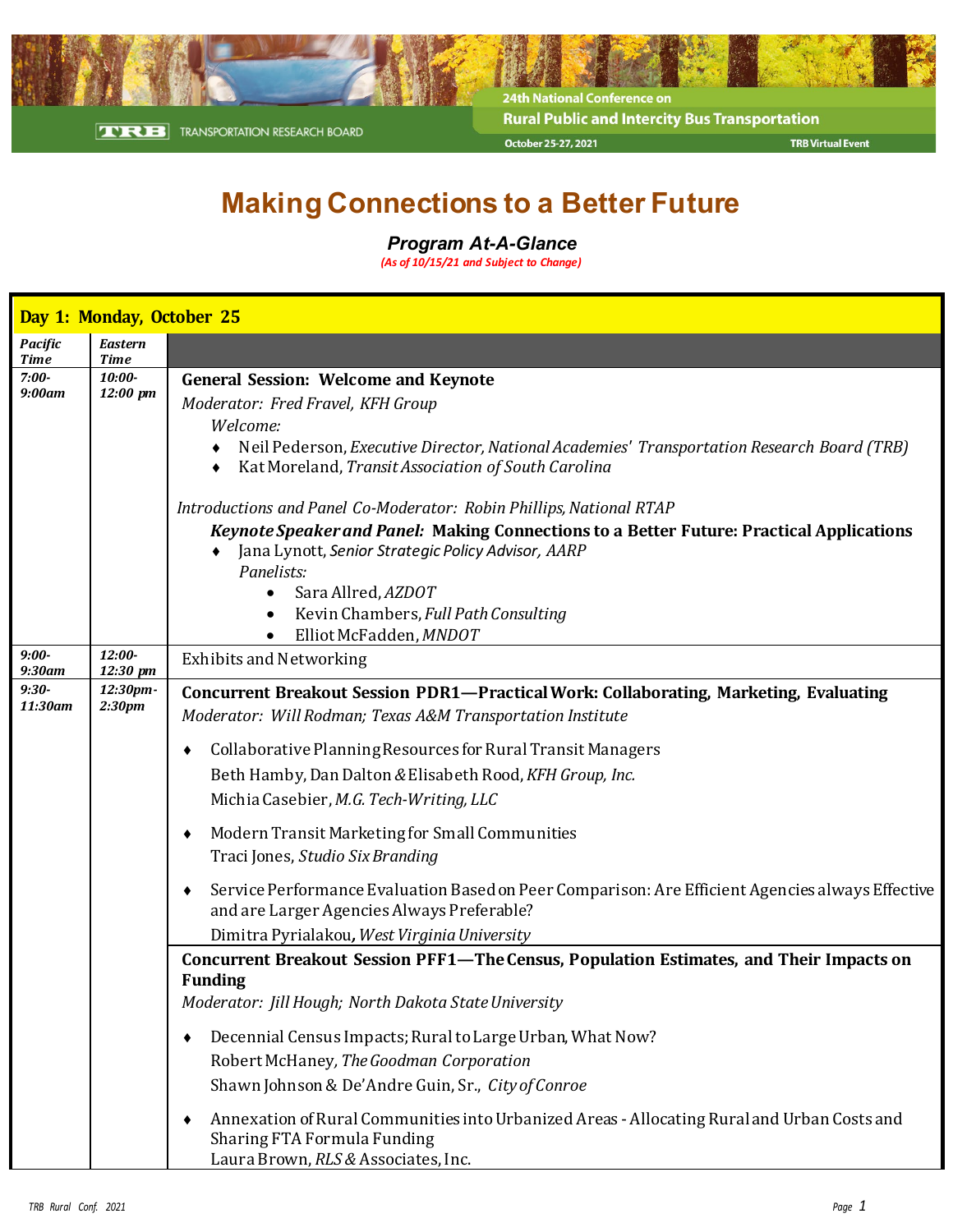|                     |                               | State-level estimates of FTA 5311 rural and 5307 urban appropriations after the 2020 census<br>Laurie Garrow, Georgia Institute of Technology                                 |
|---------------------|-------------------------------|-------------------------------------------------------------------------------------------------------------------------------------------------------------------------------|
|                     |                               | <b>Concurrent Breakout Session ST1-Coordinated Rural Transportation Services</b><br>Moderator: Jon Burkhardt; SkyCastle Enterprises                                           |
|                     |                               | NEMT in Pennsylvania - A Perspective of Coordination<br>٠<br>Timothy Geibel, Crawford Area Transportation Authority                                                           |
|                     |                               | Let's Get Together: How a Seemingly Random Group of Stakeholders Formed a Program to Tackle<br><b>Rural Transportation Challenges</b><br>Kate Schramm, Feonix-Mobility Rising |
|                     |                               | Innovative Rural Mobility Case Study: SEAT (South East Area Transit)<br>٠<br>Christy Campoll, RLS & Associates, Inc.                                                          |
|                     |                               | Concurrent Breakout Session OP1-What to Know about Legalized Marijuana and<br><b>Transportation</b>                                                                           |
|                     |                               | Moderator: Steve Yaffe; Yaffe Mobility Consulting<br>Panel Discussion                                                                                                         |
|                     |                               | Marijuana and Impairment to Drive: If A Driver Cannot See Accurately, They Cannot Drive<br>Safely                                                                             |
|                     |                               | Denise A. Valenti, IMMAD, LLC<br>Impacts of Legalization of Marijuana in Transit Operations                                                                                   |
|                     |                               | Sean Oswald, RLS & Associates                                                                                                                                                 |
|                     |                               | Concurrent Breakout Session TEC1-The Role of Technology in Rural Transit: Ready Set Go                                                                                        |
|                     |                               | Moderator: Ruth Miller<br>ITS Technology Usage and Feasibility in Small Urban and Rural Transit                                                                               |
|                     |                               | Del Peterson; North Dakota State University                                                                                                                                   |
|                     |                               | How to Use Agency Goals to Make Technology Decisions<br>٠                                                                                                                     |
|                     |                               | Amy Conrick, Community Transportation Association of America                                                                                                                  |
|                     |                               | The Open Source Movement: Innovation through Disruption & Collaboration                                                                                                       |
|                     |                               | Raphael Barcham, Cambridge Systematics                                                                                                                                        |
| 11:30-              | 2:30pm-                       | <b>Exhibits and Networking</b>                                                                                                                                                |
| 2:00am<br>$12:00 -$ | 3:00 <sub>pm</sub><br>3:00~pm | Concurrent Breakout Session PDR2 - Filling Gaps and Operating in Regions                                                                                                      |
| 2:00~pm             | 5:00 pm                       | Moderator: Will Rodman; Texas A&M Transportation Institute                                                                                                                    |
|                     |                               | Filling Transportation Gaps in Washington State: Yesterday, Today and Tomorrow                                                                                                |
|                     |                               | Fred Fravel, KFH Group                                                                                                                                                        |
|                     |                               | Oregon Transit Network Report<br>٠                                                                                                                                            |
|                     |                               | Sarah Hackett, Oregon Department of Transportation                                                                                                                            |
|                     |                               | Krista Purser, Kittelson & Associates                                                                                                                                         |
|                     |                               | The Hanging Lake Shuttle: The Successful Outcome of a Multi-Party Initiative                                                                                                  |
|                     |                               | Benjamin Rasmussen, Volpe Center                                                                                                                                              |
|                     |                               | Concurrent Breakout Session PFF2-Mobility, and Getting People to Needed Services Such As                                                                                      |
|                     |                               | <b>Health Care</b><br>Moderator: Elizabeth (Liz)Taylor; National Rural Transit Assistance Program (RTAP)                                                                      |
|                     |                               | Advancing Mobility Management: Identifying Funding Sources, Cost Sharing Examples, and Cross<br>Partnership Funding Model                                                     |
|                     |                               | Judy Shanley, National Center for Mobility Management                                                                                                                         |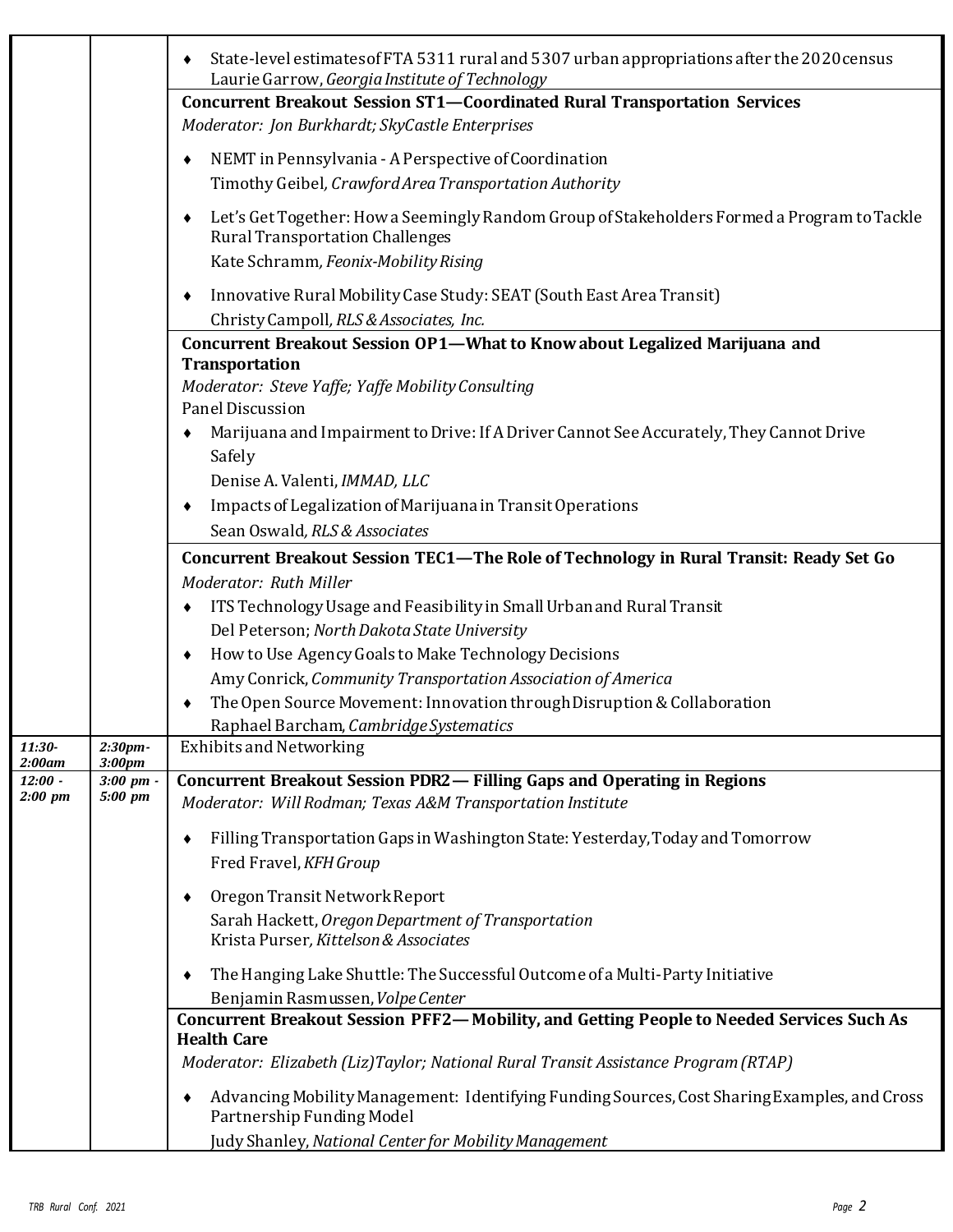|                               |                            | Improving Mobility in our Built Environment<br>٠<br>Chuck Dyer, Ohio Department of Transportation                                                                                                        |
|-------------------------------|----------------------------|----------------------------------------------------------------------------------------------------------------------------------------------------------------------------------------------------------|
|                               |                            | Community Transportation and Access to Health Care in Rural North Carolina<br>٠<br>Mary Wolfe, University of North Carolina at Chapel Hill                                                               |
|                               |                            | <b>Concurrent Breakout Session ST2-Impact of Rural Mobility</b><br>Moderator: Kari Banta; Texas Department of Transportation                                                                             |
|                               |                            | Rural Mobility Changes Lives<br>٠<br>Gail Nehls, Envida (formerly Amblicab)                                                                                                                              |
|                               |                            | Issues Associated with Providing Customized, Client-Based Transportation Services<br>٠<br>Jill Cahoon, AECOM                                                                                             |
|                               |                            | How Rural Transit Has Changed Lives and Strengthened Communities<br>٠<br>Viola Bettye Scott, Lee County Transportation Services                                                                          |
|                               |                            | Concurrent Breakout Session OP2-Human Trafficking in Rural America: Public<br><b>Transportation's Role and Responsibility</b><br>Moderator: Kristin Joyner; KJ Backpack, LLC                             |
|                               |                            | Human Trafficking in Rural America: Public Transportation's Role and Responsibility<br>٠<br>Christi Wigle, United Against Slavery<br>Lexi Higgins, Busing on the Lookout                                 |
|                               |                            | Rashem Sethi, Institute on Assets and Social Policy<br>Concurrent Breakout Session TEC2-Learning, Procuring, and Implementing Technology<br>Moderator: Chris Perry                                       |
|                               |                            | Technology Lessons Learned from Urban/Suburban Intercity Bus Transportation<br>٠<br>Matthew Daus, City University of New York's (CUNY) Transportation Research Center of The City<br>College of New York |
|                               |                            | Technology for Demand Response Transportation - Specs & Procurement<br>٠<br>Steve Yaffe, Yaffe Mobility Consulting LLC                                                                                   |
|                               |                            | DRT Data Visualization and Analysis WebGIS Application<br>Jeremy Scott, ITRE-NCSU                                                                                                                        |
|                               | Day 2: Tuesday, October 26 |                                                                                                                                                                                                          |
| <b>Pacific</b><br><b>Time</b> | <b>Eastern</b><br>Time     |                                                                                                                                                                                                          |
| $7:00 -$<br>$9:00$ am         | $10:00 -$<br>12:00<br>noon | Concurrent Breakout Session PDR3-Intercity Bus: The Industry, the Network and a Solution<br>Moderator: Fred Fravel; KFH Group, Inc.                                                                      |
|                               |                            | Emerging Trends in Intercity Bus Service: A National Perspective<br>٠<br>Joseph Schwieterman, Chaddick Institute for Metropoltian Development. DePaul University                                         |
|                               |                            | Intercity Commuter Solutions to Mitigate Highway Construction<br>٠<br>Brock Grenis, ECICOG                                                                                                               |
|                               |                            | The National Intercity Bus Atlas Project<br>٠<br>Derald Dudley, Bureau of Transportation Statistics, USDOT                                                                                               |
|                               |                            | <b>Concurrent Breakout Session PFF3-The Economics and Benefits of Small Urban and Rural</b><br><b>Transit</b>                                                                                            |
|                               |                            | Moderator: Cara Marcus; National RTAP Program                                                                                                                                                            |
|                               |                            | Measuring the Benefits of Rural and Small Urban Transit Services in Greater Minnesota                                                                                                                    |

L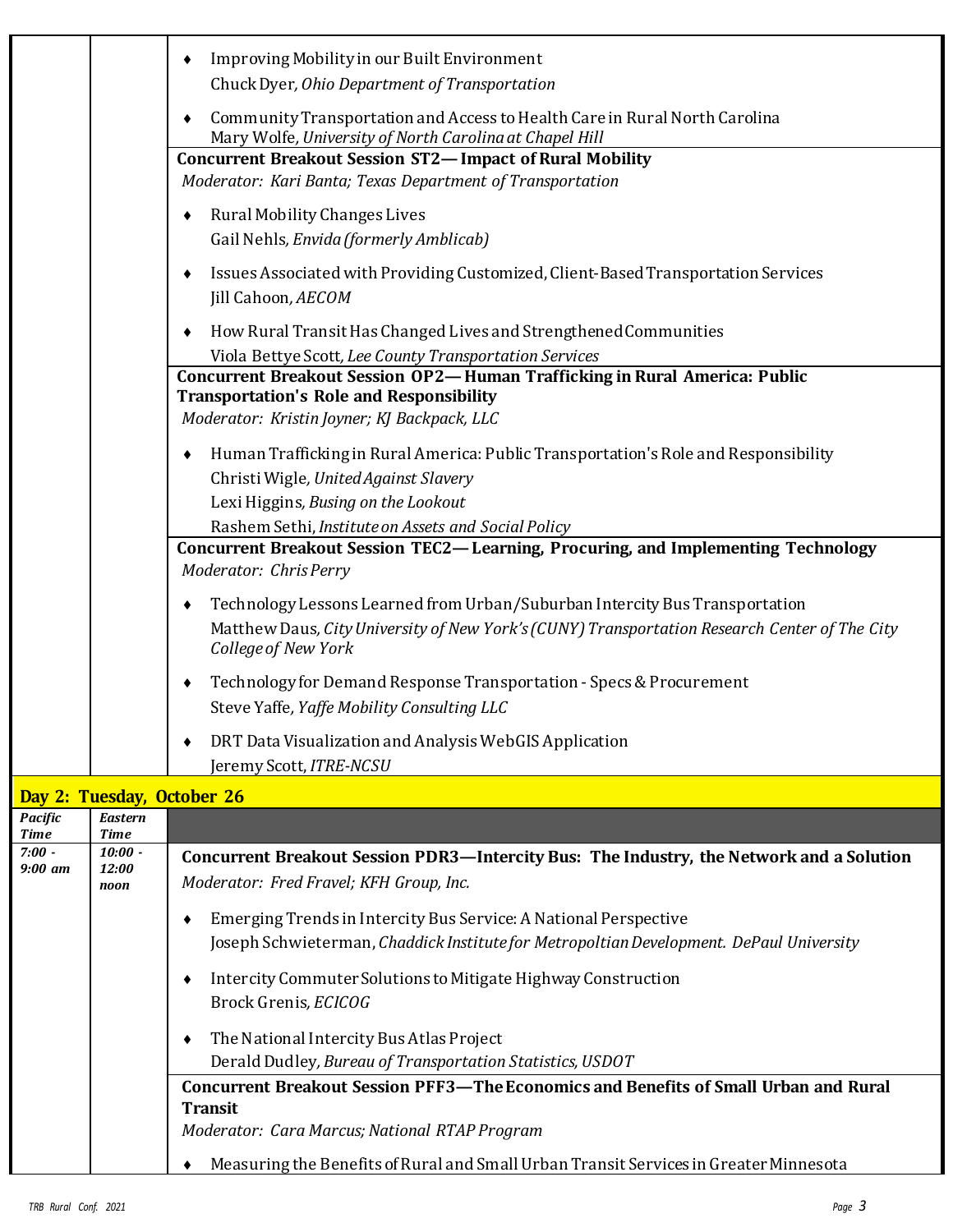|                               |                      | Jeremy Mattson, North Dakota State University                                                                                               |
|-------------------------------|----------------------|---------------------------------------------------------------------------------------------------------------------------------------------|
|                               |                      | Calculating and Presenting the Economic Benefits of Rural Transit<br>٠<br>Kai Monast, ITRE-NCSU                                             |
|                               |                      | Ridesharing and Public Transportation Integration in Rural and Small Urban Areas: An Economic<br>٠<br><b>Feasibility Assessment</b>         |
|                               |                      | Dimitra Pyrialakou, West Virginia University                                                                                                |
|                               |                      | <b>Concurrent Breakout Session ST3-Overcoming Challenges</b><br>Moderator: Will Rodman; Texas A&M Transportation Institute                  |
|                               |                      | Public Transportation in Appalachia<br>Shana Johnson, Foursquare ITP                                                                        |
|                               |                      | Oregon's Expanded Rural Veterans Transit Program<br>٠<br>Mark Bernard, Oregon Department of Transportation                                  |
|                               |                      | Traveling without Driving<br>٠<br>Dahai Han, University of Wisconsin-Milwaukee                                                              |
|                               |                      | Concurrent Breakout Session OP3-Train the Trainer: Bootcamp, E-learning and De-Escalation<br>Moderator: Pat Collette                        |
|                               |                      | Driver Training Bootcamp<br>Mitchell Locken, Nebraska Safety Center                                                                         |
|                               |                      | eLearning Training for Small Urban, Rural and Tribal Transit Providers<br>٠<br>Rob Lynch, Small Urban and Rural Center on Mobility (SURCOM) |
|                               |                      | Preparing for the Next Step: Management<br>٠<br>Peter Johnson, Westgate Center for Leadership and Management Development                    |
|                               |                      | Concurrent Breakout Session TEC3-Evaluating Technology Usage and Training for Success<br>Moderator: Kaiomi Inniss                           |
|                               |                      | Technology is Not Going to Save us--It Can Hurt<br>Thomas Craig, Calact                                                                     |
|                               |                      | Evaluating the Role of Technology in Expanding Rural Transit<br>٠<br>Kevin Chambers, Full Path LLC                                          |
|                               |                      | Building Dynamic Web-based Training Platforms for Rural Transit Assistance Programs<br>٠<br>Debra Brisk, Minnesota RTAP                     |
|                               |                      | How New Transit Technologies Are Changing Healthcare Outcomes<br>Gail Nehls, Envida (formerly Amblicab)                                     |
| $9:00-$                       | 12:00-               | <b>Exhibits and Networking</b>                                                                                                              |
| 9:30am<br>$\overline{9:}30$ - | 12:30 pm<br>$12:30-$ | <b>General Session: FTA Administrator and Awards</b>                                                                                        |
| 11:30am                       | 2:30 pm              | Moderator: Robin Phillips, National RTAP                                                                                                    |
|                               |                      | <b>Speakers/Presenters:</b>                                                                                                                 |
|                               |                      | <b>FTA Administrator Remarks and Award Presentation:</b>                                                                                    |
|                               |                      | Bruce Robinson, Associate Administrator, FTA Office of Program Management<br>Nuria Fernandez, Administrator, Federal Transit Administration |
|                               |                      | <b>Rural Mobility Champions' Award:</b><br>Will Rodman, Texas Transportation Institute                                                      |
|                               |                      | Robbie Sarles, RLS Associates                                                                                                               |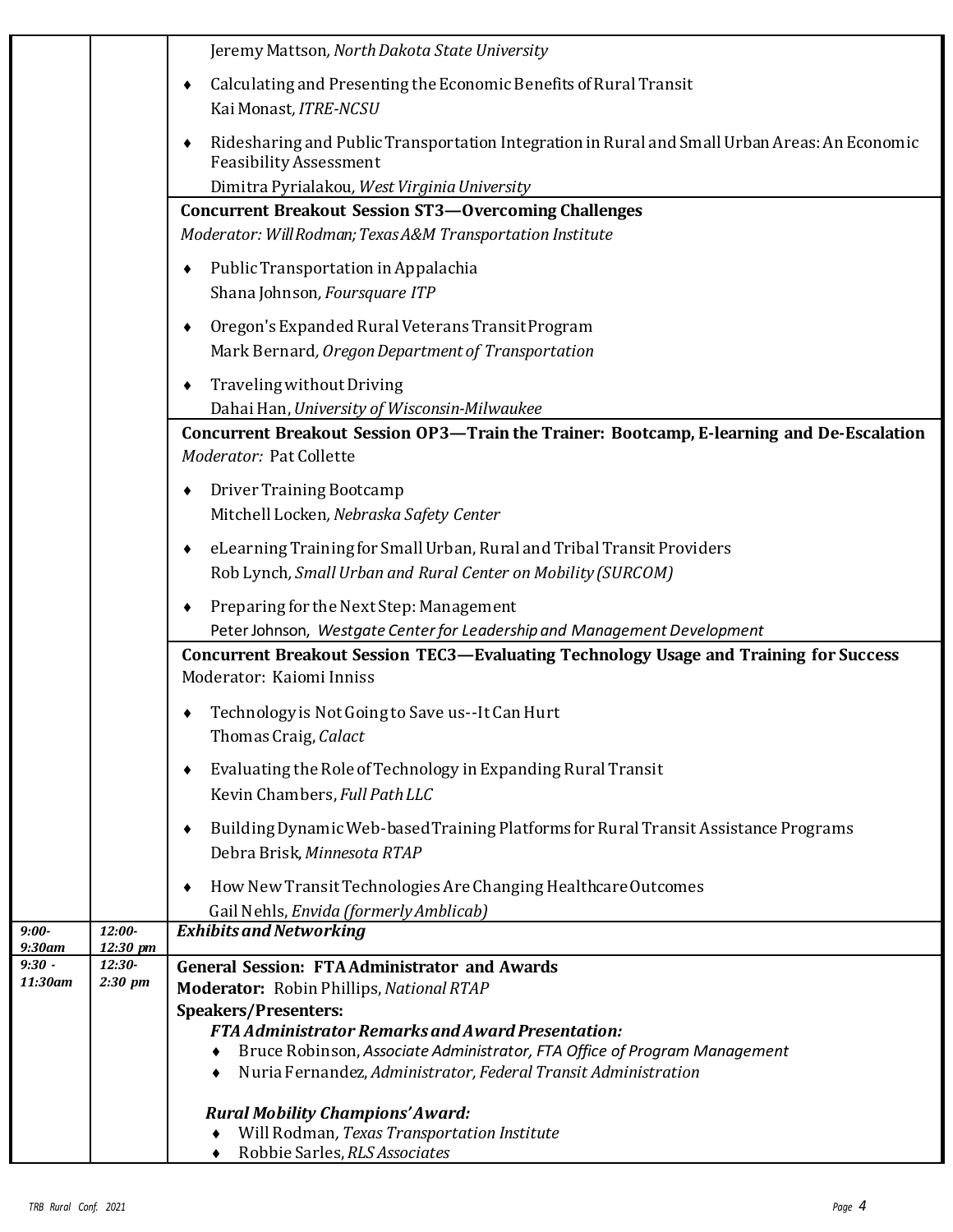|                     |                               | <b>Student Paper Awards:</b><br>Del Peterson and Jill Hough, North Dakota State University                                                                                                    |
|---------------------|-------------------------------|-----------------------------------------------------------------------------------------------------------------------------------------------------------------------------------------------|
| 11:30am-<br>12:00pm | 2:30pm-<br>3:00 <sub>pm</sub> | <b>Exhibits and Networking</b>                                                                                                                                                                |
| $12:00-$<br>2:00~pm | $3:00-$<br>5:00 pm            | <b>Concurrent Breakout Session PDR4-Smart Stuff: Hubs, Networks, Flexibility</b><br>Moderator: Ranjit Godavarthy; North Dakota State University                                               |
|                     |                               | A "Smart" Transit Hub in Rural Western Arkansas and Eastern Oklahoma Feasibility Study<br>Rebecca Gleason, Western Transportation Institute                                                   |
|                     |                               | Building and Managing Hierarchical Rural Transportation Networks<br>Eric Bruun                                                                                                                |
|                     |                               | Growth of a Deviated Fixed Route in Rural North Carolina<br>Kerry Giles, Rutherford County Transit                                                                                            |
|                     |                               | Connecting Rural Residents in Eastern Georgia to Resources Through Coordination<br>Natalie Villwock-Witte, Western Transportation Institute at Montana State University                       |
|                     |                               | Concurrent Breakout Session PFF4-Assessment, Planning, and Implementation: Three                                                                                                              |
|                     |                               | <b>Important Steps</b><br>Moderator: Jeremy Mattson; North Dakota State University                                                                                                            |
|                     |                               | State of Good Repair Predictive Model for Small Urban and Rural Transit System's Rolling Stock<br>Assets                                                                                      |
|                     |                               | Dilip Mistry, North Dakota State University (NDSU)                                                                                                                                            |
|                     |                               | Best Practices in Rural Transit Assessment<br>Jill Cahoon, AECOM                                                                                                                              |
|                     |                               | Statewide Transit Planning and Policy Design                                                                                                                                                  |
|                     |                               | Meredith Greene, Nelson\Nygaard Consulting Associates                                                                                                                                         |
|                     |                               | Concurrent Breakout Session ST4-National Intercity Bus Network: Coordination, Users and<br><b>Equity</b>                                                                                      |
|                     |                               | Moderator: Stephanie Gonterman; Isaacs & Associates                                                                                                                                           |
|                     |                               | The Coordination of Transportation Services - Intercity Bus and the Nationwide Transportation<br>Network                                                                                      |
|                     |                               | John Baranowski, Greyhound Lines, Inc., and Terry Cordell, TRANSCOR                                                                                                                           |
|                     |                               | What Do Riders Think About Intercity Buses? Review-mining User Feedback on App Stores<br>Javad Jomehpour Chaharaman, Southern Methodist University                                            |
|                     |                               | Investigating the Relationship Between Access to ICB Transportation and Equity<br>Ramina Javid, Morgan State University                                                                       |
|                     |                               | Concurrent Breakout Session OP4-Keeping Drivers Healthy, Happy & Safe -- Covid 19<br><b>Practices, Driver Retention, &amp; Restroom Breaks</b><br>Moderator: Kristin Joyner; KJ Backpack, LLC |
|                     |                               | Improving Safety, Health and Well-being of Transit Operators through Adequate Restroom Access<br>Robbie Sarles, RLS & Associates, Inc.                                                        |
|                     |                               | Driver Recruitment and Retention (Hint: Start Retaining so you can do less Recruiting!)<br>Mark Szyperski, On Your Mark Transportation LLC                                                    |
|                     |                               | Tribal Transit Safety Plans & Cultural Values for Safety<br>Walter Diangson, University of the Pacific                                                                                        |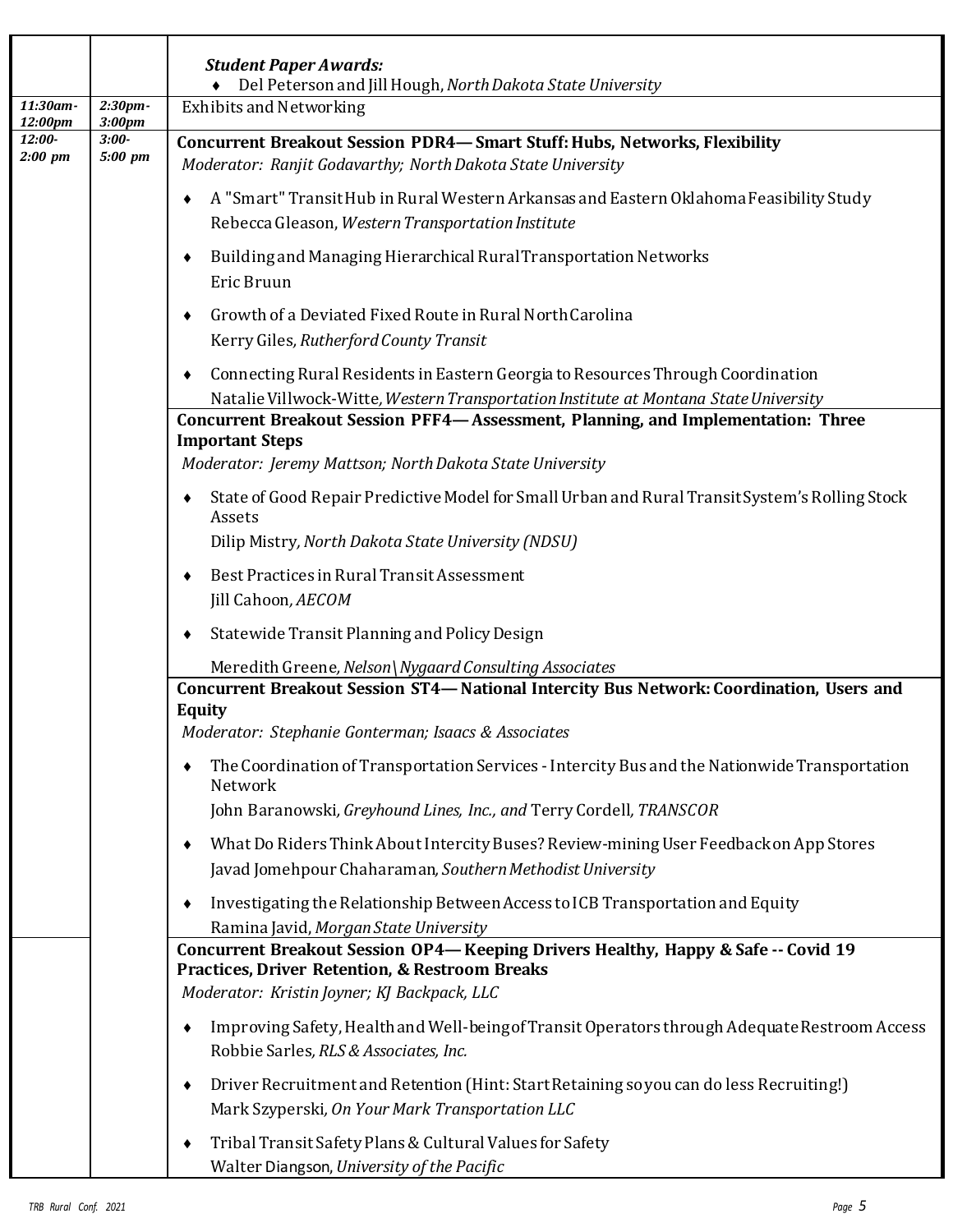|                               |                               | <b>Concurrent Breakout Session TEC4-Software Application Case Studies</b>                                                                                       |
|-------------------------------|-------------------------------|-----------------------------------------------------------------------------------------------------------------------------------------------------------------|
|                               |                               | Moderator: Steve Yaffe; Yaffe Mobility Consulting                                                                                                               |
|                               |                               | Developing a State-level Transit Technology Plan<br>Suzanne O'Neill, TransitPlus                                                                                |
|                               |                               | eVoucher: An Innovative Coordinated Access and Mobility Case Study<br>Reagan Lynn, Cambridge Systematics                                                        |
|                               |                               | Platform to Attract, Organize, and Coordinate Volunteers: Development of a Novel Cloud-Based<br>Technology Innovation                                           |
|                               |                               | Dimitra Pyrialakou, West Virginia University                                                                                                                    |
|                               |                               | Day 3: Wednesday, October 27                                                                                                                                    |
| <b>Pacific</b><br><b>Time</b> | <b>Eastern</b><br><b>Time</b> |                                                                                                                                                                 |
| $7:00-$<br>$9:00$ am          | $10:00-$<br>12:00<br>noon     | <b>General Session: Industry Leaders</b><br>Introductions: Fred Fravel, KFH Group                                                                               |
|                               |                               | Moderator: Charlie Zelle, Chair, Metropolitan Council of the Twin Cities                                                                                        |
|                               |                               | Panelists:                                                                                                                                                      |
|                               |                               | Scott Bogren, Executive Director, CTAA<br>Paul Skoutelas, President and CEO, APTA (invited)                                                                     |
|                               |                               | Peter Pantuso, President and CEO, ABA                                                                                                                           |
|                               |                               | Roger Millar, AASHTO/Secretary of Transportation WSDOT                                                                                                          |
| $9:00-$<br>$9:30$ am          | 12:00-<br>$12:30 \text{ pm}$  | <b>Exhibits and Networking</b>                                                                                                                                  |
| $9:30 -$<br>11:30 am          | $12:30-$<br>2:30~pm           | Concurrent Breakout Session PDR5-Meeting needs: Rural Residents, Seniors and National<br><b>Parks</b><br>Moderator: Del Peterson; North Dakota State University |
|                               |                               |                                                                                                                                                                 |
|                               |                               | Island Explorer - 20 years of Serving Visitors to Acadia National Park and Residents in the Region<br>Katherine Turnbull, Texas A&M Transportation Institute    |
|                               |                               | Mobility Services and Needs of North Dakota's for North Dakota Residents                                                                                        |
|                               |                               | Jill Hough & Jeremy Mattson, North Dakota State University                                                                                                      |
|                               |                               | Snowpocalypse and the Response of Rural Transit Districts<br>Mark Dinhobl, Texas A&M University                                                                 |
|                               |                               | <b>Concurrent Breakout Session PFF5-Customer-Focused Policies and Requirements</b><br>Moderator: David Kack; Western Transportation Institute (WTI)             |
|                               |                               | An Introduction to National RTAP's ADA Toolkit<br>Beth Hamby & Buffy Ellis, KFH Group, Inc.                                                                     |
|                               |                               | Big Stick or Carrot - Why Doesn't Either Work?                                                                                                                  |
|                               |                               | Robbie Sarles, RLS & Associates, Inc.                                                                                                                           |
|                               |                               | Seatbelt Policies for Passengers on Paratransit Vehicles                                                                                                        |
|                               |                               | John Cleveland, Cleveland Civil Rights Consulting LLC<br><b>Concurrent Breakout Session ST5-Innovations in Rural Service Delivery</b>                           |
|                               |                               | Moderator: Richard Garrity; RLS & Associates, Inc.                                                                                                              |
|                               |                               | Micro Transit in Wilson, NC - A Smart Solution                                                                                                                  |
|                               |                               | Rodger Lentz, Wilson Transit (RIDE)                                                                                                                             |